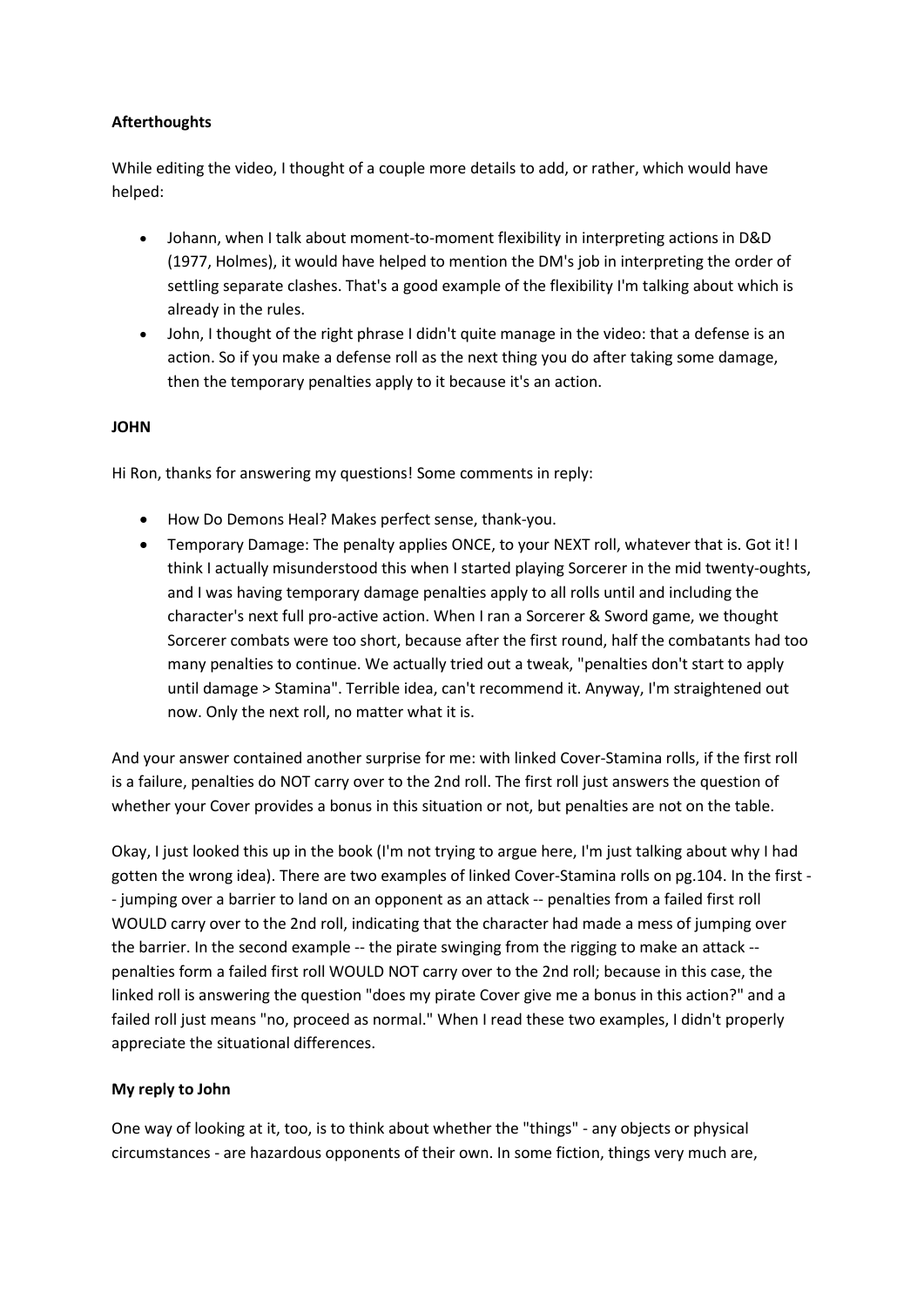sometimes more so than the actual human/creature foes; but in other fiction, they aren't and mostly act as furnishings and sometimes helpers. I was groping toward that idea in those examples.

#### **JOHANN**

Thank you for your answers!

Regarding Holmes and Initiative, I guess I'm worried about an exchange along these lines: "I'll cast a spell." "Then the orc throws his axe at you." "Then I drink a potion." "Then he charges the elf." "Then I'll cast a spell." Who's gotta commit first? How do we reach an agreement? On the one hand, if there is an intelligent enemy who is (a) unengaged in melee and (b) has a ranged weapon at the ready, then casting a spell will naturally provoke an attack. On the other hand, a combatant should probably be able to wait for another to commit - at a price, probably, like a chance of wasting his action - and then act.

Regarding the Pool and who limits actions: I'm mostly used to play where the GM does not say 'No' outright if an action is at least theoretically possible. So, no jumping across 40' chasms, but mowing down that SWAT team with a single burst from your Uzi? Naked Gun territory, but possible. So the GM just sets the difficulty insanenly high (and graciously accepts an unlikely result, which is made easier because we see the required natural 20 or whatever). This does not work with The Pool because a PC has a whopping 1-in-6 base chance of success to begin with AND can pump it up as he likes (if he has the dice). So I concluded that The Pool does not feature difficulty (as in difficulty class / target number etc.). The effect in play -- I've run The Pool four or five times, for about eight or nine sessions in total --, is that some player pushes the envelope at some point, either focussed on trying to win or simply not in tune with the group's aesthetics (say, by going John Wick rather than John Rambo). The result is either that people adapt (okay, John Wick after all) and get into the spirit of the thing or that they roll their eyes and don't take the result very seriously (the SWAT team is dead, sure, but we do not treat the shooter as if he is John Wick and can take down the scores of regular policemen outside, too).

My wording about "hiding behind the rules" was unfortunate. What I meant is that everyone immediately recognizes how our game works -- players limit their actions according to our shared understanding of genre and plausibility -- and the offending player cannot defend himself by claiming "I'm just playing my guy" because he is clearly not just advocating for his guy in character but does have the responsibility to limit his actions from an authorial stance. Writing "hiding behind the character" would have been closer to the mark. In any case, you did a great job getting to the bottom of my confusion and phrasing where at all possible. I hope I've cleared up the remaining things above.

The realization of how my (apparently unorthodox and likely problematic) interpretation works typically hits the players the first time someone takes down a SWAT team. With one exception, the problem has always been sekf-correcting.

In light of discussions at Adept Play and in retrospect - it's been a decade since I've run The Pool - I do detect echoes of a struggle for control (less so with The Pool but more so in my only and sadly dysfunctional PtA game, discussed at The Forge) and especially the phenomenon that one's only